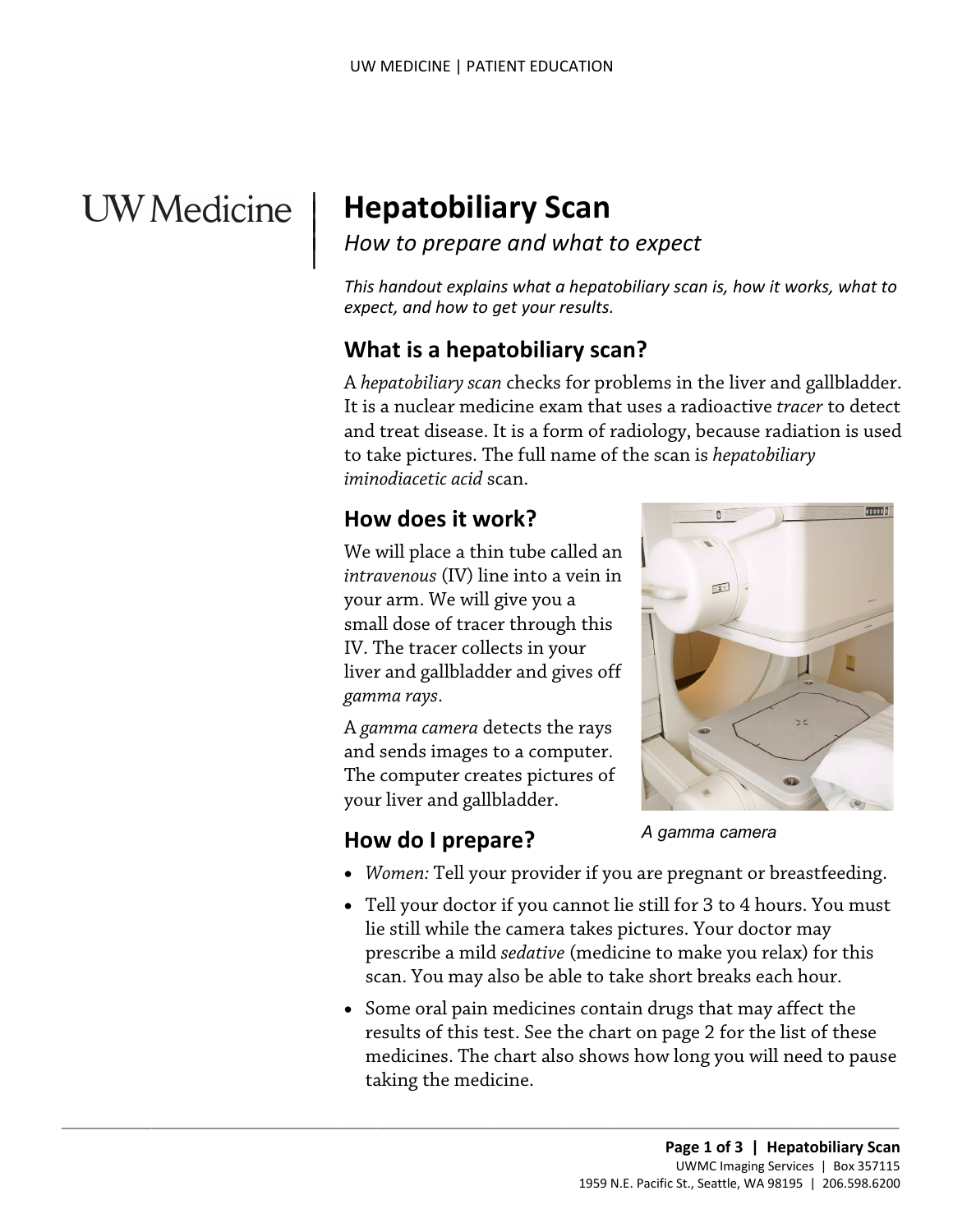- sure it is OK to skip doses for the time given. – Talk with the provider who prescribed the medicine to make
- Tell the scheduler if your provider says that you cannot skip doses for the time required.
- Plan for a responsible adult who can take you home after the scan. This person may drive you, or ride with you on a bus or taxi. **You cannot drive yourself or take a bus or taxi by yourself.** This is because we may give you a small dose of morphine to help us take pictures of your gall bladder. Morphine can make you sleepy and affect your ability to think clearly.

#### **How Long Before Your Scan to Stop Taking Oral Pain Medicines**

| <b>Brand Names</b>                                                                                              | <b>Drug</b>                    | <b>Stop Taking It</b>                                                                                                                                                                     |
|-----------------------------------------------------------------------------------------------------------------|--------------------------------|-------------------------------------------------------------------------------------------------------------------------------------------------------------------------------------------|
| Dilaudid, Exalgo,<br>Hydromorph Contin                                                                          | Hydromorphone<br>hydrochloride | 11 hours before your scan                                                                                                                                                                 |
| Apokyn, Avinza,<br>Embeda, Kadian, MS<br>Contin, Oramorph SR,<br>Roxanol                                        | Morphine<br>sulfate            | 16 hours before your scan                                                                                                                                                                 |
| Combunox, Oxycet,<br>OxyContin, OxylR,<br>Percocet, Percodan,<br>Roxicet, Roxicodone,<br>Roxilox, Tylox         | Oxycodone                      | 14 hours before your scan                                                                                                                                                                 |
| Capital with Codeine,<br>Fiorinal with Codeine,<br>Tylenol with Codeine,<br>all cough medicines<br>with codeine | Codeine                        | 12 hours before your scan                                                                                                                                                                 |
| Anexsia, Co-gesic,<br>Lortab, Norco,<br>Reprexain, Vicodin,<br>Vicoprofen, Zydone                               | Hydrocodone                    | 15 hours before your scan                                                                                                                                                                 |
| Dolophine,<br>Methadose                                                                                         | Methadone                      | If you have been taking it less<br>than 3 days: Stop taking it 32<br>hours before your scan<br>If you have been taking it 3 days<br>or longer: Stop taking it 2 weeks<br>before your scan |

 $\_$  ,  $\_$  ,  $\_$  ,  $\_$  ,  $\_$  ,  $\_$  ,  $\_$  ,  $\_$  ,  $\_$  ,  $\_$  ,  $\_$  ,  $\_$  ,  $\_$  ,  $\_$  ,  $\_$  ,  $\_$  ,  $\_$  ,  $\_$  ,  $\_$  ,  $\_$  ,  $\_$  ,  $\_$  ,  $\_$  ,  $\_$  ,  $\_$  ,  $\_$  ,  $\_$  ,  $\_$  ,  $\_$  ,  $\_$  ,  $\_$  ,  $\_$  ,  $\_$  ,  $\_$  ,  $\_$  ,  $\_$  ,  $\_$  ,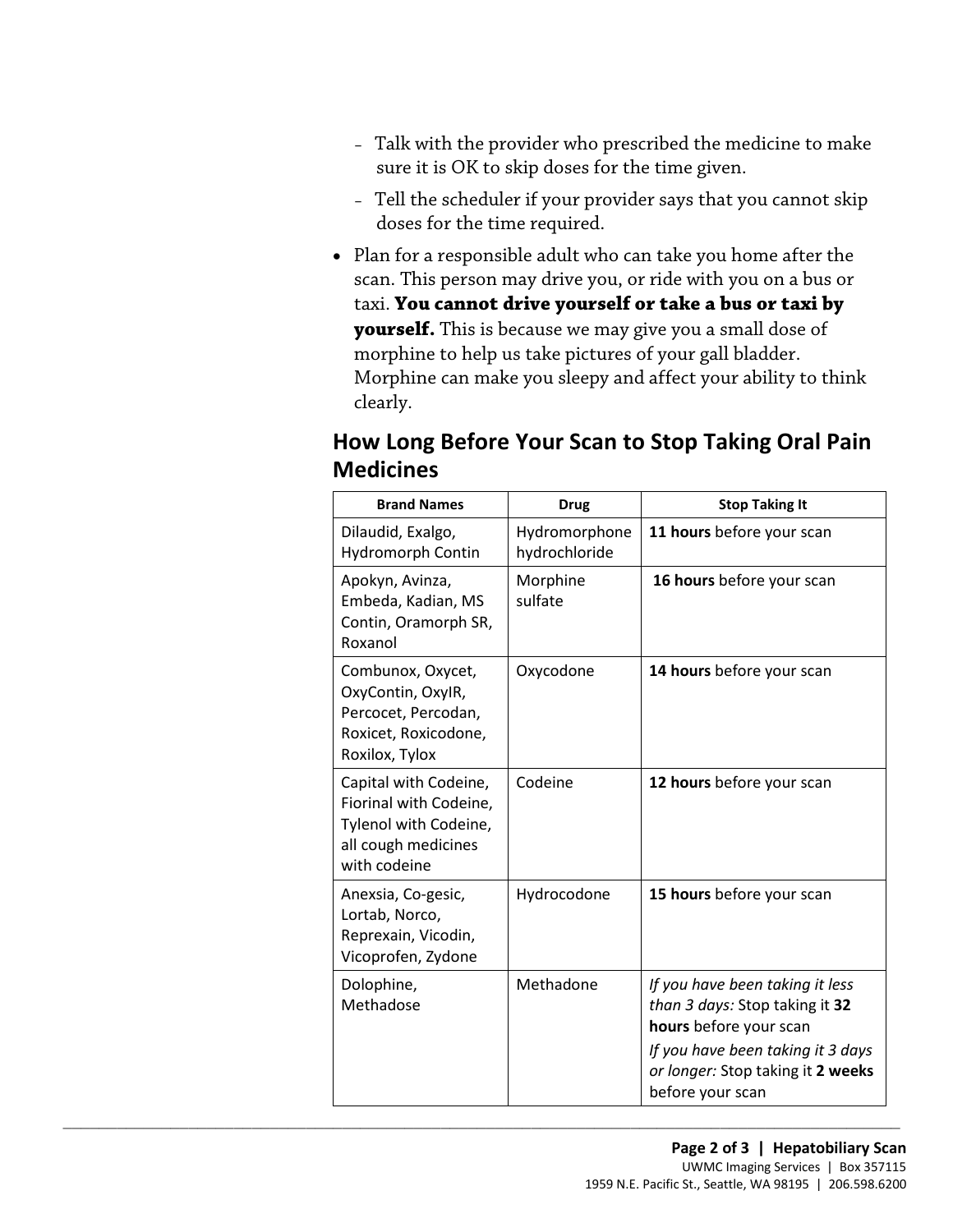#### **Day Before Your Scan**

The day before your scan, eat and drink as usual. Do **not** skip meals.

### **On Scan Day**

- Starting 4 hours before the scan, do **not** eat or drink anything.
- Bring with you a list of all the medicines you currently take.
- Bring a responsible adult who can take you home after the scan.

#### **If You Are a Woman of Childbearing Age**

**Before** the tracer is injected:

- Tell the technologist if there is **any** chance you may be pregnant.
- We will ask if you are breastfeeding.
- We will again confirm that there is no chance you are pregnant.

#### **What to Expect**

- We will ask if you are breastfeeding.<br>• We will again confirm that there is no chance you are pregna:<br>**What to Expect**<br>• You will lie on your back on an exam table. The technologist v<br>help make you comfortable.<br>• An *int* • You will lie on your back on an exam table. The technologist will help make you comfortable.
	- An *intravenous* (IV) line will be placed in your arm vein. You will be given a small dose of tracer through the IV.
	- • You must lie still while the camera hovers over your belly. If you move, the pictures will be blurry and may need to be taken again.
	- • Pictures are taken for at least 2 hours. Sometimes more pictures are taken 3 to 4 hours later.
	- • If your doctor wants to see how your gallbladder is working, you then be taken. may receive an IV medicine that makes your gallbladder contract. Or, you may receive a small dose of morphine. More images will

# **What will I feel during the scan?**

 $\_$  ,  $\_$  ,  $\_$  ,  $\_$  ,  $\_$  ,  $\_$  ,  $\_$  ,  $\_$  ,  $\_$  ,  $\_$  ,  $\_$  ,  $\_$  ,  $\_$  ,  $\_$  ,  $\_$  ,  $\_$  ,  $\_$  ,  $\_$  ,  $\_$  ,  $\_$  ,  $\_$  ,  $\_$  ,  $\_$  ,  $\_$  ,  $\_$  ,  $\_$  ,  $\_$  ,  $\_$  ,  $\_$  ,  $\_$  ,  $\_$  ,  $\_$  ,  $\_$  ,  $\_$  ,  $\_$  ,  $\_$  ,  $\_$  ,

- You may feel some minor discomfort from the IV.
- Lying still on the exam table may be hard for some people.

# **What happens to the radioactive tracer?**

Drink plenty of water for 24 hours after your scan to help your body get rid of the tracer. Most of it will leave your body in your urine or stool. The rest will go away over time.